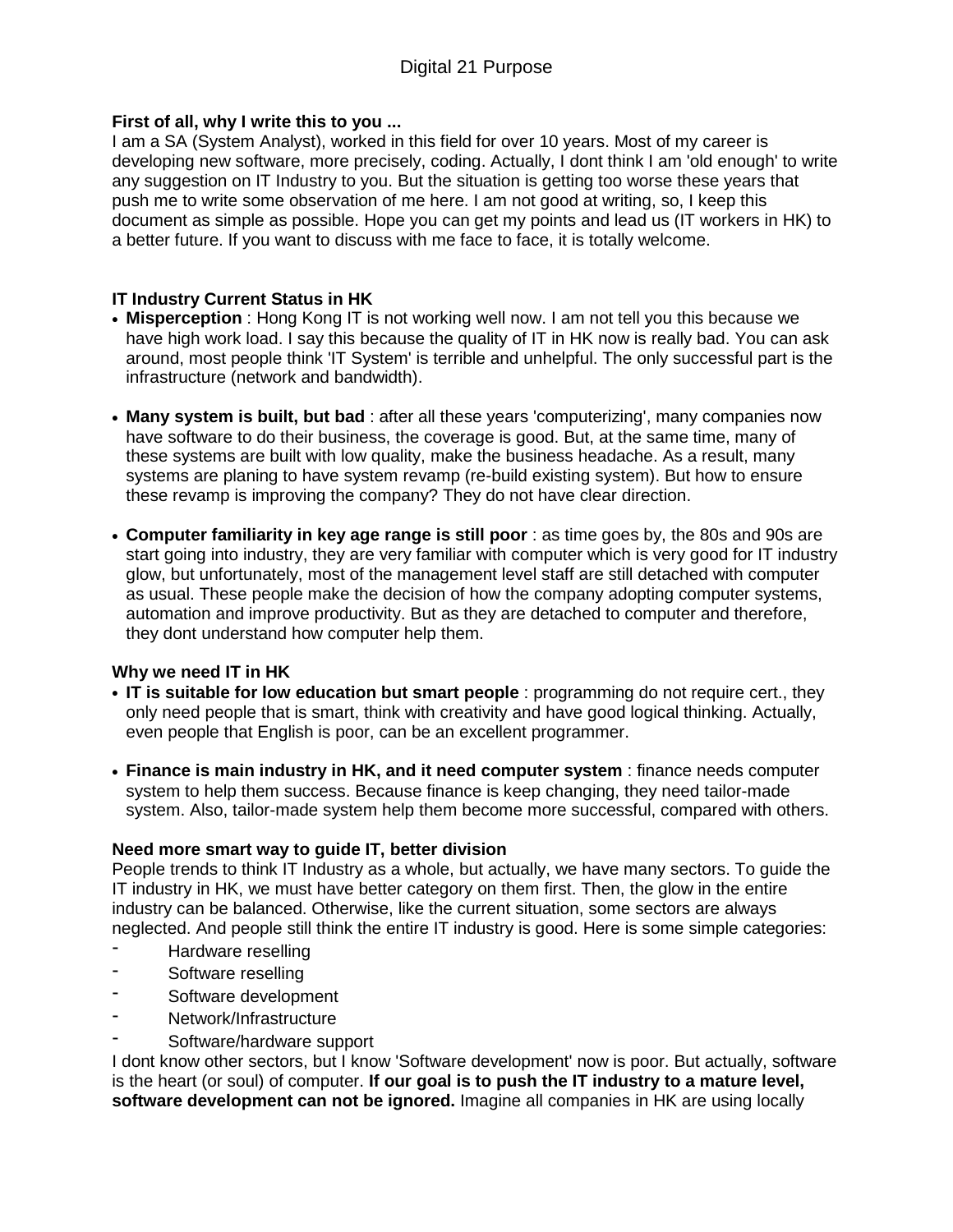developed systems, compare with all using system bought from international firm, it is a big market !

# **Main problem of software development in HK**

- For those already working :
	- **• Unfair pay** : Programmer in HK is getting low salary compared with other countries. And they always working overtime. They are expected to be IT expert, know many things but still get low pay. They need to learn many new tech within days, but they dont get a fair reward for that.
	- **• Work without glory** : as users will not know things beyond the face of the system, effort of programmer trends to be hidden. In contrast, when the engine have problem, users will complaint. In order words, always blame, but never praise. This is very frustrated to many programmers. As a result, most programmer simply dont care about the engine. Make users even more likely to blame them.
	- **• No discipline, bad reputation** : IT industry (including people that is not writing codes) in HK is still in early state. Most of the programmers dont think themselves a professional. They use illegal software themselves and enjoy teaching others how to do so. Besides license issue, they are teaching others to hack/crack systems, they simply ignore the security issue and many things that need to care. To conclude it, they dont have discipline, they have no idea why dont do something.
- New force :
	- **• Always hard to hire programmer** : I dont have the statistic on this. But in my experience, we always hard to hire programmer. And most interviewers have very limited skill set. Seems, many so-called IT worker are indeed working as operator, help desk and 'meeting machine'. Very small portion of us have hands on experience in coding.
- Low Quality systems :
	- **• Hard to measure** : Quality of a computer system is hard to be measured, especially, for those outsider. As a result, people trends to sacrifice quality to save time (or cost).
	- **• Low IT knowledge users** : Most users (the management level) have too low IT knowledge, therefore, they do not know how to use the system to help them.
	- **• Too harsh deadline** : because users do not understand IT, the only think they know is 'how much it cost', as a result, they simply choose the quickest and cheapest one. This make the system quality even worse.
	- **• User suffering** : after the development period, the system will still come out, but in poor quality. Many users will suffer, the system dont help them finish their jobs. Some flows are not handled, or even many bugs exists and still not getting fix. Sometimes, IT support will 'use the system' instead of the users themselves. This is obviously silly but it is a fact. For the managers, they think this solved the problem, but actually, this is another waste of productivity. If the system is built with well planing, this kind of waste can be avoided entirely.
	- **• Lack of user involvement** : for a system development, users have to conduct a UAT to confirm the system is work as they expected. Because users are always too busy, they are always too late to involved in the development. They are the one who use the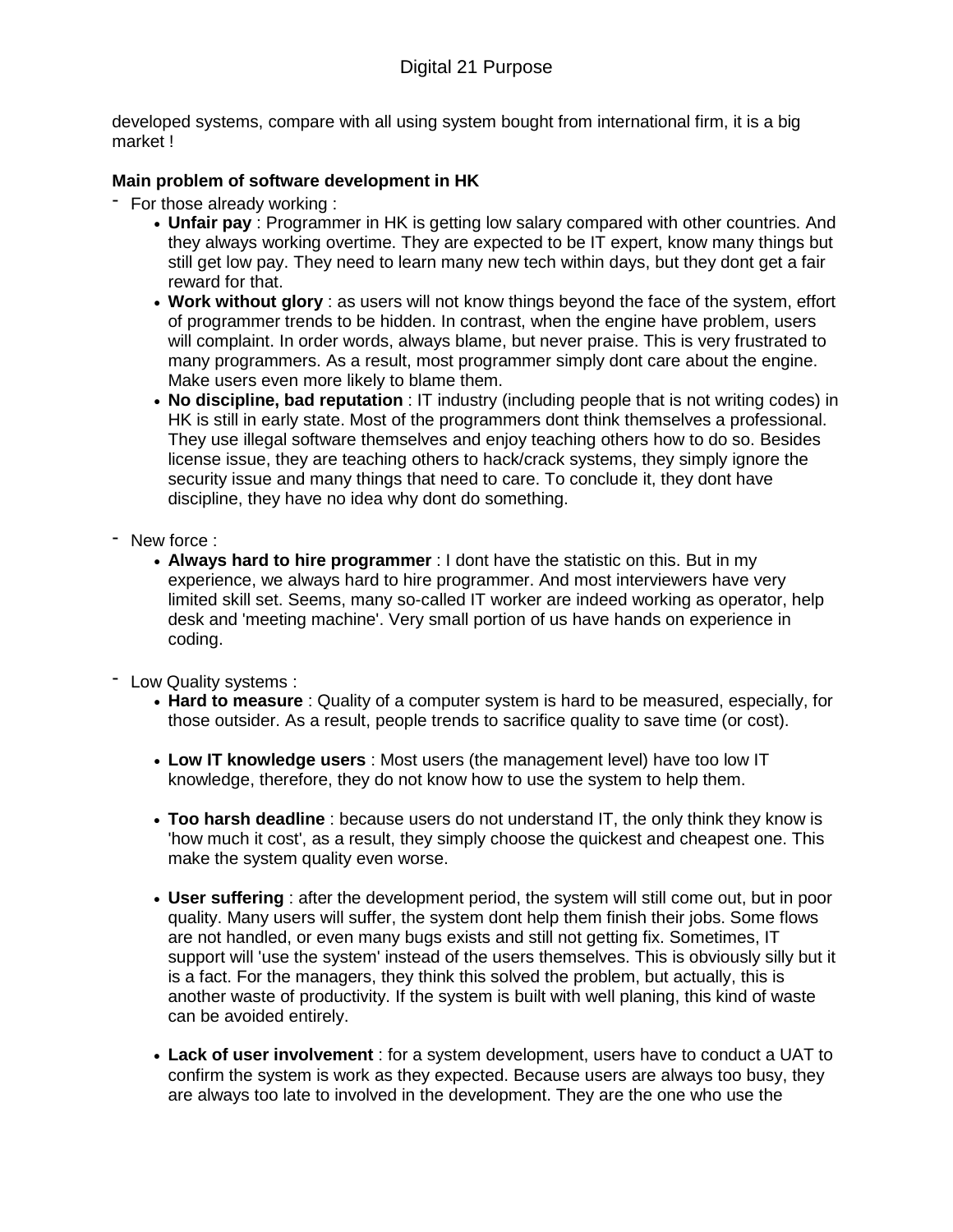system, but they do not providing any idea/comments until late stage of system development. In most of the cases, they found many problem during UAT. This is a nightmare but is often happening. As a result, programmers are asked to change the system greatly after the UAT is started. It is easy to imagine, the system will not be stable, and the design will look like a 'no design at all' system.

**• Dummy Technical Document** - in software development cycle, there are many technical documents to be wrote. But people think they are just homework, no one really look into it. But these documents, in fact, are very important. It can clearly define the system and avoid misunderstanding between users and IT.

# **The Good Side**

- Create Demand : many companies in HK need computer systems to help them, including for daily operation work, analysis and financial aspect. Because we, HK people, always think with creativity, software developed by other countries often cant meet their needs. Overall, software needs in HK is great.
- Suitable Labor / potential labor : people in HK are smart, compared with other countries, especially India. To build great system, programmer and their skill are the keys. HK people, in this aspect, show a great potential, compared with other countries.

# **Suggestions**

### Next Objective

As IT industry is already not new to HK, we must focus on what is the problem and what should we achieve next.

### - **Increase Quality**

### - **Teach them how to measure**

To increase system quality, the key is to let the users know what is a good system and what is bad. Actually, many IT people know what is good when they are learning in University. But because no one are measuring on their codes, they start ignoring these standards. I highlight some of them here:

- **•** Donot hardcode
- **•** Write logs
- **•** Write code with good readibiliy
- **•** Test with test case
- **•** Code must be reviewed by others

(Actually, all of the above can be easily measured by some audit)

### - **Narrow the gap between users and IT**

### - **Better Document**

Document should be wrote in more objective sentence because it is too clearly define the system. And too late revise is unacceptable, if user keep changing the Functional Spec, it is clearly a sign of bad planned project.

# - **Education on Adult / Managers**

It is quite simple, just grep the manager to use the system.

### - **Better Testing**

Test with plan, test cases, result should be well filed. Of cause, use objective sentence.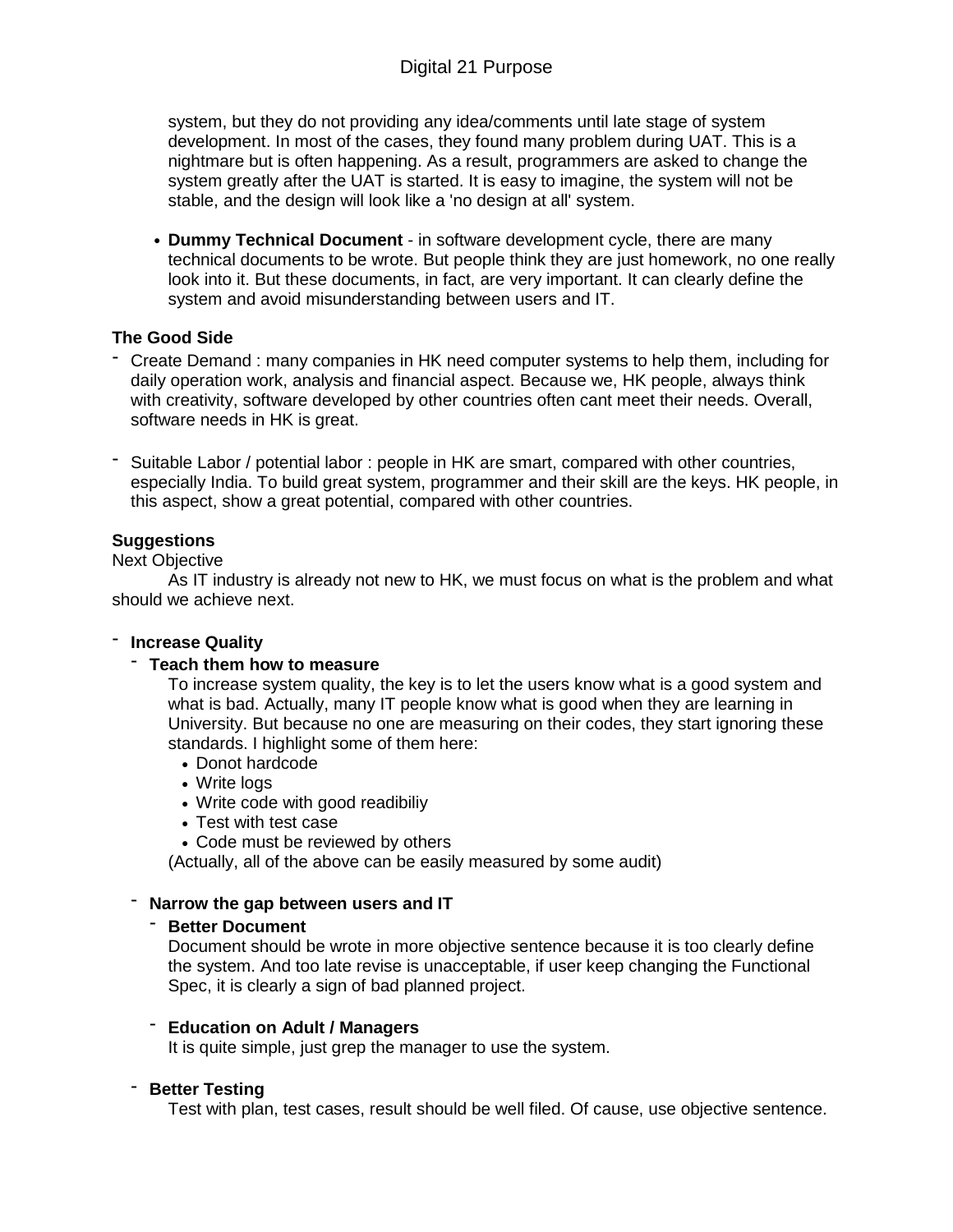# - **Funding for Good**

After all, how to increase quality without corresponding funding? When asking IT / users to meet higher standard, you have to reward them correspondingly. I suggest to establish some funding to reward who join the scheme. For IT professional, if they meet the standard, they will be rewarded by the fund. But they must be audit on it. If they violated some IT discipline, the funding is reduced. On other hand, if their users violated some standard, for example, late revise on Functional Spec, the IT will be compensated with some extra funding. This is the same as the users side.

# - **Repackage IT Professional**

- **Advertisement on IT** : image of IT professional is too low, making new comer dont join. Some Ad or marketing work should be done on IT.

# - **Encourage software house**

# - **Funding for purchases / network expense**

# - **Own their codes**

Many company will buy the source code as well as the software. This make the software house hard to build up their 'library of codes'. Government should encourage software house to own their own codes. Then, they can use these codes for other customers, saving their cost and making their code more powerful. This will be good for both sides.

# - **Encourage usage/development of framework**

Same as the previous point, software house should try to increase the rate of re-use of their work. Framework is what that is for. For model software development, usage of framework is a key to success. But because it is totally a hidden technical term for users, many IT professionals simply donot embrace this approach of writing codes.

### - **Encourage Open Source**

IT professionals always hiding technical detail of the system from users. And many systems are unstable, even after many fixes. To solve this situation, IT world already have a good solution in long time ago, which is Open Source. Open Source is too make the codes visible to the public. Then, all hidden nasty codes are unhide. This can greatly increase the quality of codes. But the precondition is, the code must be released. For any individual, or company, it is hard to force this standard. But for government, rules or laws can help.

By the way, there are many misunderstanding in Open Source. Many thinks this will introduce security issue, indeed, most of the security standard is open standard. Many don't understand, in Open Source, how software house earns ? But actually, there are many software development company in the world that mainly sell their service based on Open-Source softwares.

### - **Encourage provision of web service**

Web service is providing a API for external parties to directly get information from the server. This information is formatted in standard format. Therefore, others can easily develop 3rd party software for the backend (who providing the web service). For example, casual developer can create mobile app to show weather information, bus route information. This can greatly reduce the load from the backend company. And